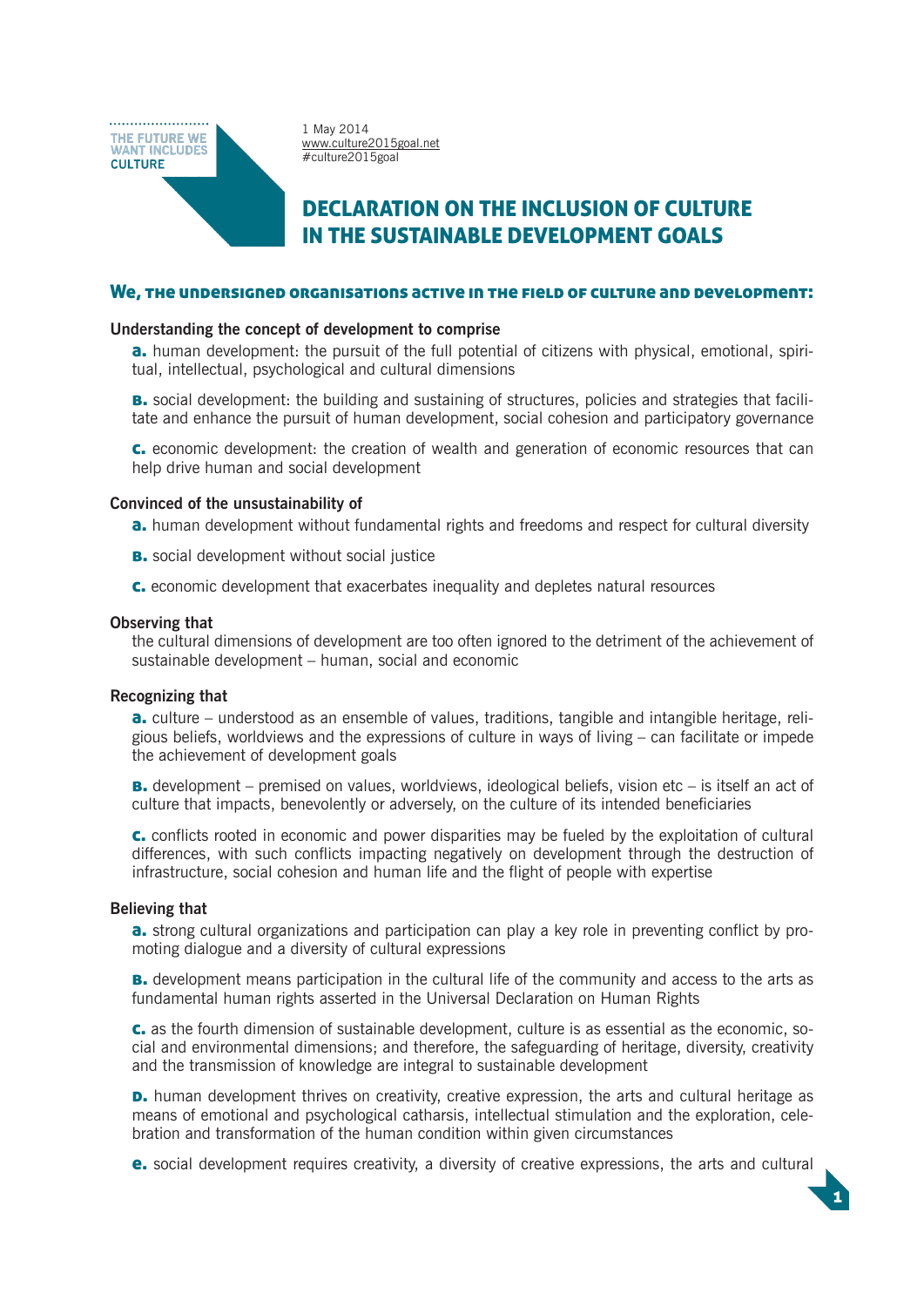heritage as means of education, social cohesion, intercultural dialogue and the building of national identity

**F.** economic development will benefit from capacity building and investment in all aspects of the value chain of the arts, creative industries, and tangible and intangible cultural heritage, by in turn creating jobs and generating income

#### **Recalling**

the many United Nations resolutions, international declarations and instruments on culture and sustainable development, as well as the substantial evidence, gathered during the last two decades, of the positive role of culture in development.

## Convinced that culture is both a driver and enabler of development and should therefore be integral to Post-2015 Sustainable Development Goals based on

- ı A vision of the future anchored in human rights and universally accepted values and principles, including those embodied in the UN Charter, the Universal Declaration of Human Rights, UNESCO's Convention on the Protection and Promotion of the Diversity of Cultural Expressions, and the Millennium Declaration;
- ı A focus on issues with the greatest impact on sustainable development and a set of concise goals and targets aimed at realizing the priorities of the agenda;
- ı A global partnership for development to mobilize implementation and a participatory monitoring framework for tracking progress and mutual accountability mechanisms for all stakeholders.

## **THEREFORE**

## Call on governments and policymakers defining the post-2015 UN Development Agenda to ensure that targets and indicators on culture be included as part of the Sustainable Development Goals, in particular (but not limited to) those related to

- ı Poverty eradication
- ı Education
- ı Sustainable cities and human settlements
- ı Peaceful and non-violent societies
- ı Equality
- ı Ecosystems and biodiversity
- ı Economic growth

#### **and**

Commit to work together and with international, regional, national and local partners to achieve development policies and strategies that recognize and integrate effectively with the cultural dimensions of development.